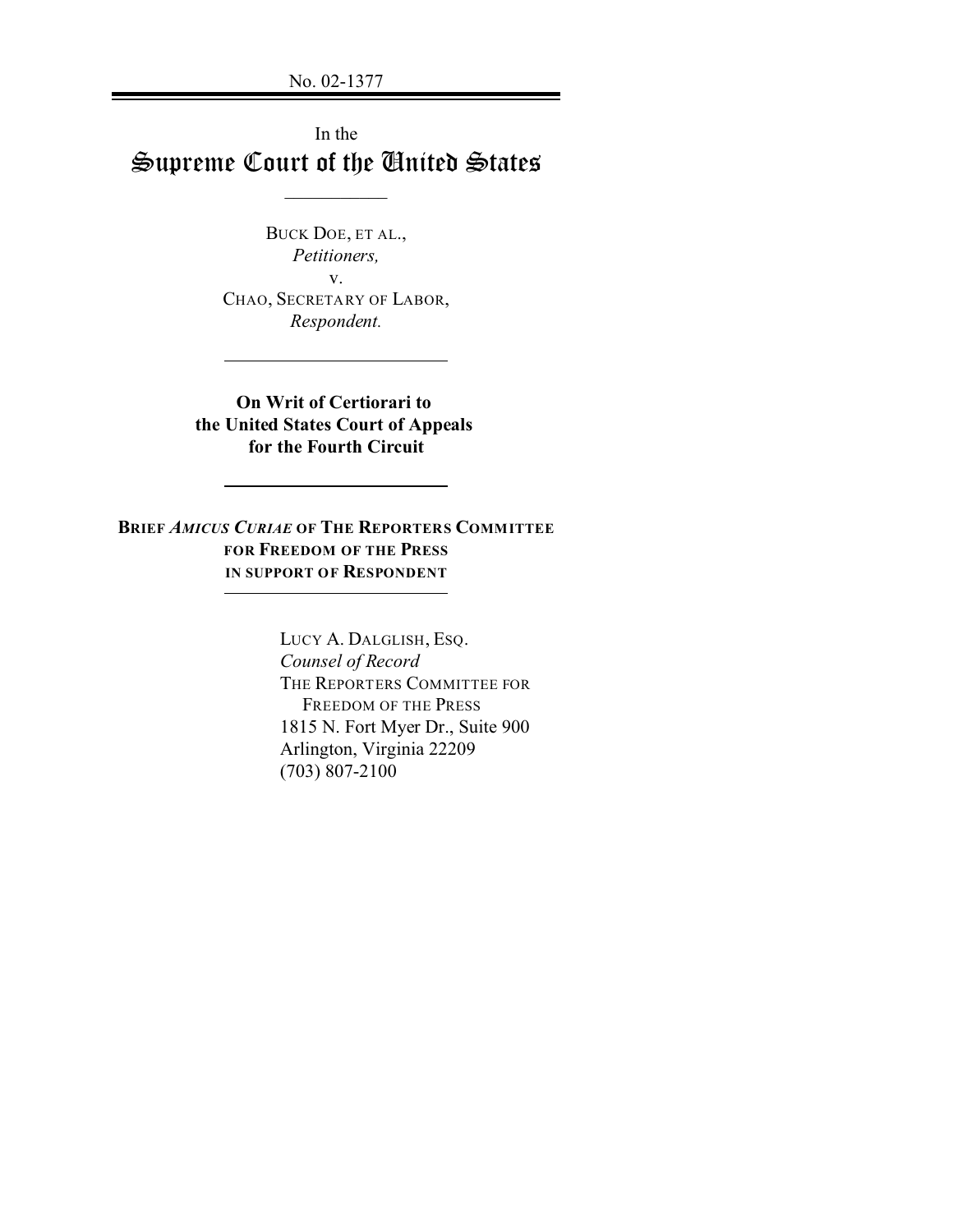# **TABLE OF CONTENTS**

| SUMMARY OF ARGUMENT 1                                                                                                                                                                                                                                                  |
|------------------------------------------------------------------------------------------------------------------------------------------------------------------------------------------------------------------------------------------------------------------------|
|                                                                                                                                                                                                                                                                        |
| I. The federal information laws encourage the free<br>exchange of non-stigmatizing information. $\dots \dots 2$                                                                                                                                                        |
| II. Privacy Act enforcement actions were intended to<br>$be$ — and should be — limited in scope, so that<br>government employees are not chilled from making<br>appropriate decisions to release harmless<br>information not protected by the Act. $\dots \dots \dots$ |
|                                                                                                                                                                                                                                                                        |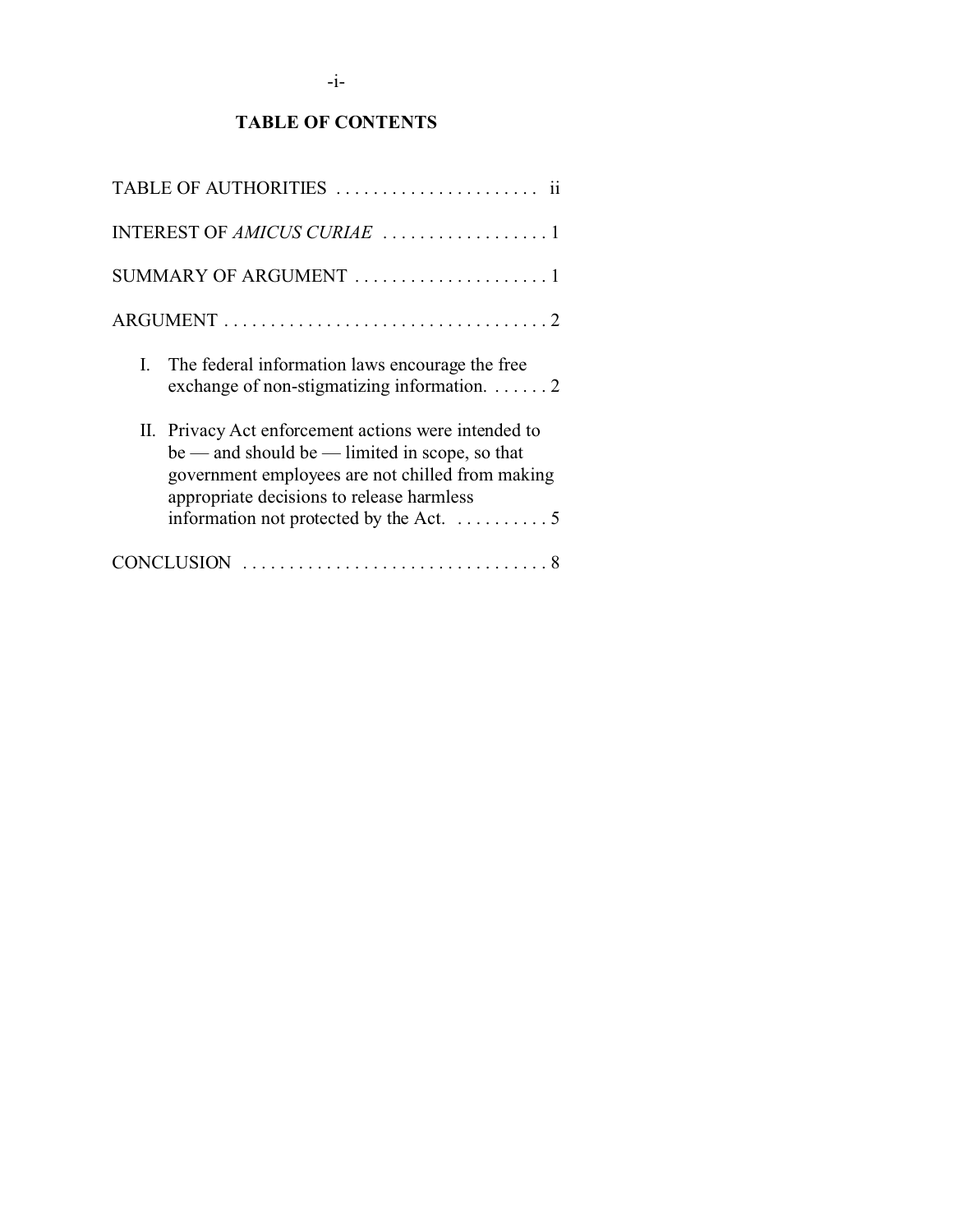# **TABLE OF AUTHORITIES**

# **Cases**

| Andrews v. Veterans Admin., 838 F.2d 418 (10th Cir.      |
|----------------------------------------------------------|
|                                                          |
| Cochran v. United States, 770 F.2d 949 (11th Cir.        |
|                                                          |
| Department of the Air Force v. Rose, 425 U.S. 352        |
|                                                          |
| Greentree v. U.S. Customs Serv., 674 F.2d 74 (D.C. Cir.  |
|                                                          |
| Jafari v. Department of the Navy, 728 F.2d 247 (4th Cir. |
|                                                          |
| Laningham v. U.S. Navy, 813 F.2d 1236 (D.C. Cir.         |
|                                                          |
| N.L.R.B. v. Robbins Tire & Rubber Co., 437 U.S. 214      |
|                                                          |
| Pippinger v. Rubin, 129 F.3d 519 (10th Cir. 1997)  6     |
| Scrimgeour v. Internal Revenue, 149 F.3d 318 (4th Cir.   |
|                                                          |
| Stabasefski v. United States, 919 F. Supp. 1570          |
|                                                          |
| Sullivan v. Veterans Admin., 617 F. Supp. 258            |
|                                                          |

# **Statutes**

Freedom of Information Act, 5 U.S.C. § 552 ..... *passim* Privacy Act of 1980, 5 U.S.C. § 552a ........... *passim*

# **Other Authorities**

| S. Rep. No. 93-1183, 1974 U.S.C.C.A.N. 6916 |  |  |  |  |  |  |  |
|---------------------------------------------|--|--|--|--|--|--|--|
|                                             |  |  |  |  |  |  |  |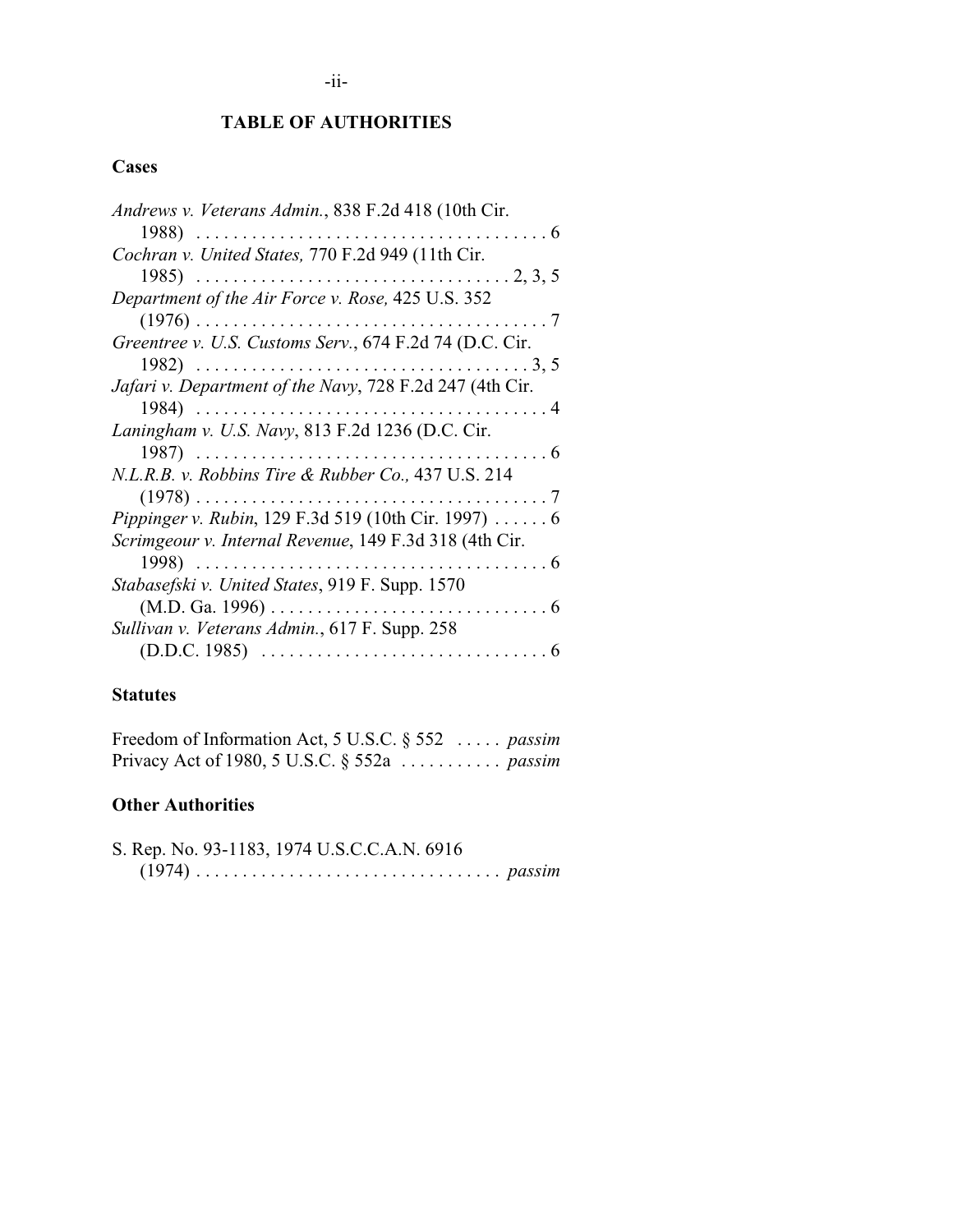### **INTEREST OF** *AMICUS CURIAE***<sup>1</sup>**

The Reporters Committee for Freedom of the Press is a voluntary, unincorporated association of reporters and editors that works to defend the First Amendment rights and freedom of information interests of the news media. The Reporters Committee has provided representation, guidance and research in First Amendment and FreedomofInformation Act litigation since 1970.

The Reporters Committee's interest in this case is in preserving the uninhibited exchange of information and accessto federalgovernment records. The Reporters Committee submits this brief in support of the government's argument that Section  $552a(g)(4)$  of the Privacy Act of 1974, 5 U.S.C. § 552a ("Privacy Act" or "Act"), requires a plaintiff claiming violation of the Act to prove "actual damages" in order to collect the statutory minimum award of \$1,000.

#### **SUMMARY OF THE ARGUMENT**

The Reporters Committee for Freedom of the Press supports the government's interpretation of the "actual damages" provision in the Privacy Act of 1974. *See* 5 U.S.C.  $§ 552a(g)(4).$ 

It is in the interest of the public to encourage, rather than restrict, the truthful exchange of information, especially when such information is not stigmatizing. Congress enacted the Privacy Act with the principle of open government in mind. It created the Privacy Act in tandem with amendments to the

<sup>1</sup> Pursuant to Sup. Ct. R. 37.6, counsel for *amicus curiae* declare that they authored this brief in total with no assistance from the parties. Additionally, no individuals or organizations other than the *amicus* made a monetary contribution to the preparation and submission of this brief. Written consent of all parties to the filing of the brief *amicus curiae* has been filed with the Clerk pursuant to Sup. Ct. R. 37.3(a).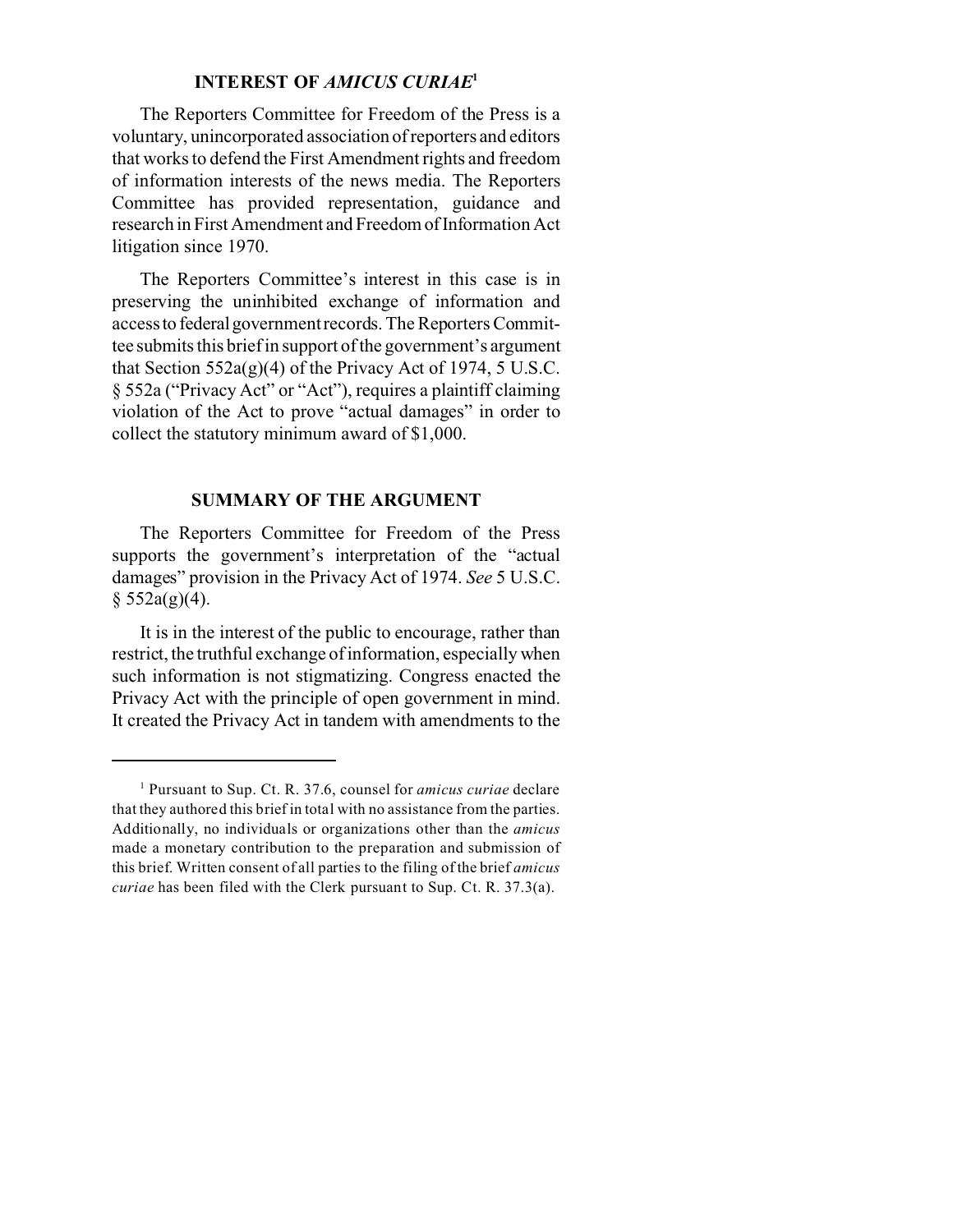Freedom of Information Act, 5 U.S.C. § 552 ("FOIA"), intended to make clear that the public is entitled to see government information except when narrowly drawn exemptions apply. In that context, Congress was careful to craft a privacy statute that deferred to openness. It included an exemption from Privacy Act closure for information required to be released under the FOIA, and it provided that, even when the government might mishandle information about individuals, they could recover damages only when the error was intentional and when the mishandling caused actual harm. The civil remedies provisions in the Act are therefore intentionally, and rightfully, stringent.

The government's position — that a person must prove actual damages in order to recover any damages under the Act — strikes the correct balance between the aims of the Act and the overarching goal of unrestricted flow of government information. The public will benefit from an interpretation of the civil remedies provision that penalizes disclosure of Privacy Act information only when actual harm occurs and that does not put a chill on the government's willingness to allow the exchange of such information.

#### **ARGUMENT**

#### **I. The federal information laws encourage the free exchange of non-stigmatizing information.**

 The federal government's information policy is rooted in two statutes: the FOIA and the Privacy Act. The two acts complement each other and work together to form a comprehensive scheme of information disclosure. The overarching aim of the two statutes is simple: providing the public with information from government, while keeping private personal information the release of which could harm individuals. *See Cochran v. United States,* 770 F.2d 949, 954 (11th Cir. 1985)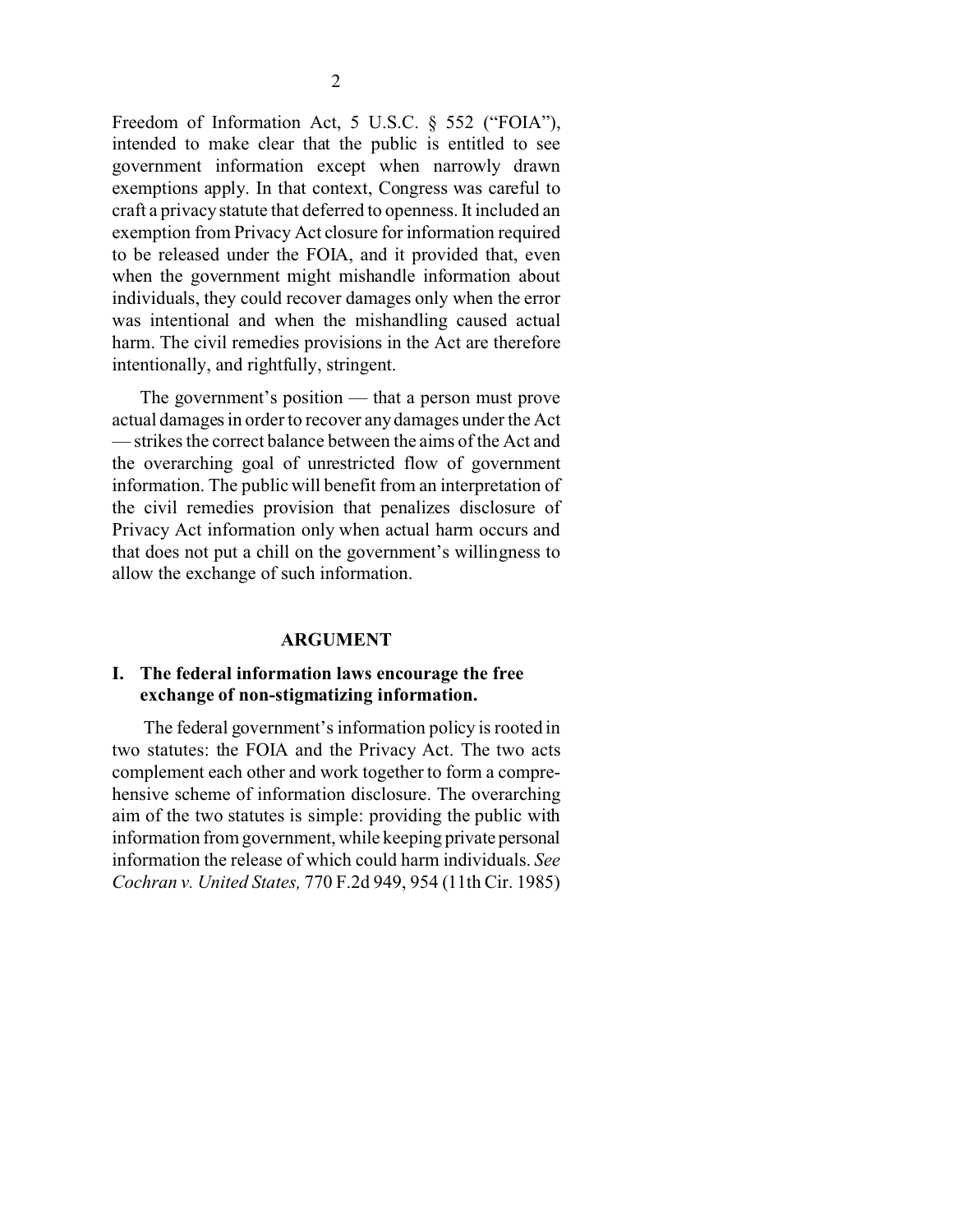(although they have seemingly contradictory purposes, the two acts work together to balance privacy interests against a strong public policy in favor of public access to government information); *Greentree v. U.S. Customs Serv.*, 674 F.2d 74, 77 (D.C. Cir. 1982) ("Both FOIA and the Privacy Act evidence Congressional concern with open government, and especially, access to government records").

The Privacy Act was created in 1974 with the limited purpose of curtailing the government's ability to secretly amass and control information on individuals. In the wake of the Watergate hearings, Congress was concerned that the government could collect information about individuals and use it to their detriment without their knowledge. An impetus for the Act was the concern that encroaching computer technology would give rise to data systems capable of gathering vast amounts of information. Legislative history of the Act cites fears of secret government computer surveillance and "a dictatorship of data banks." S. Rep. No. 93-1183, 1974 U.S.C.C.A.N. 6916, 6922 (1974).<sup>2</sup>

Although the Act creates rules for the collection and nondisclosure of certain harmful information, transparency in government was important to the legislators who created the Act. The Senate Report on the bill that became the Privacy

<sup>&</sup>lt;sup>2"</sup>[The Act] is designed to prevent the kind of illegal, unwise, overbroad, investigation and record surveillance of law-abiding citizens produced in recent years from actions of some overzealous investigators, and the curiosity of some government administrators, or the wrongful disclosure and use, in some cases, of personal files held by Federal agencies. It is to prevent the secret gathering of information on people or the creation of secret information systems ..." S. Rep. No. 93-1183, 1974 U.S.C.C.A.N. at 6916-17. *See also Cochran*, 770 F.2d at 954 ("Congress was chiefly concerned with the potential for misuse of enormous amounts of personal information collected by government agencies ... and stored in computers").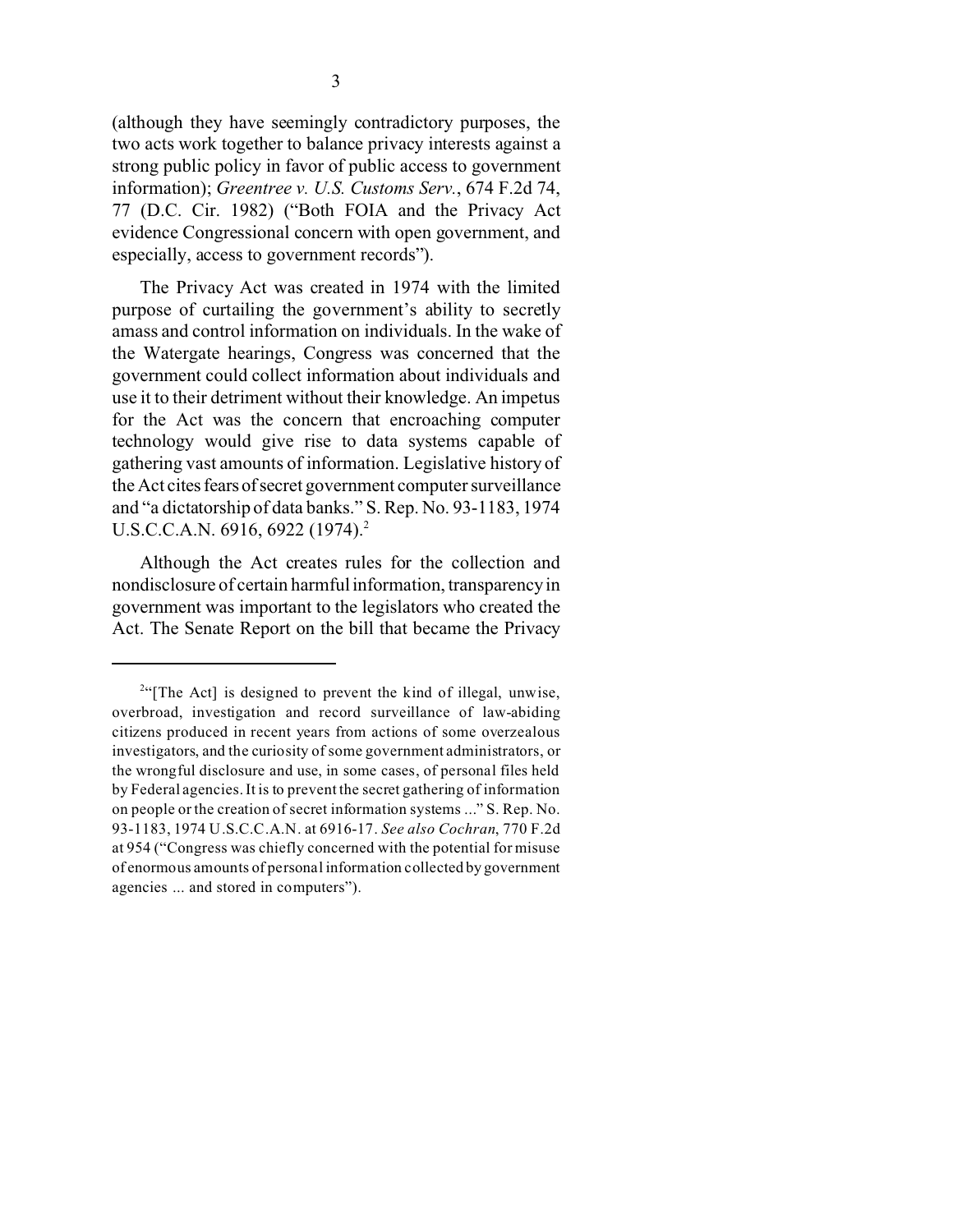Act cites as one main purpose of the Act the promotion of "accountability, responsibility, legislative oversight, and open *government* with respect to the use of computer technology in the personal information systems and data banks of the Federal Government and with respect to all of its other manual or mechanized files." S. Rep. No. 93-1183, 1974 U.S.C.C.A.N. at 6916 (emphasis added). The Report states: "[T]he Committee<sup>3</sup> does not wish to defeat the purposes of the Federal Reports Act to *promote the efficient, economical exchange and sharing of information*; nor does it wish to impose undue burdens on individuals from whom information is solicited." *Id.* at 6962 (emphasis added). The legislators who created the Act envisioned a "conscientious weighing of the interests by the administrators." *Id.*

To ensure that the goals of open government and free information exchange would not be lost when the Privacy Act took effect, Congress added Section 552a(b)(2) — the FOIA exception — to the Act. That section makes clear that the Privacy Act never prohibits public disclosure of information that is required to be released under FOIA. *See, e.g., Jafari v. Department of the Navy*, 728 F.2d 247 (4th Cir. 1984). According to the legislative history of the Act:

This provision was included to meet the objections of press and media representatives that the statutory right of access to public records and the right to disclosure of government information might be defeated if such restrictions [Privacy Act prohibitions on disclosure] were to be placed on the public and press. The Committee believed it would be unreasonable and contrary

<sup>3</sup>References to the "Committee" are to Senate's Committee on Government Operations, which reported in September 1974 to the Senate on the Privacy Act bill. S. Rep. No. 93-1184, 1974 U.S.C.C.A.N. 6916.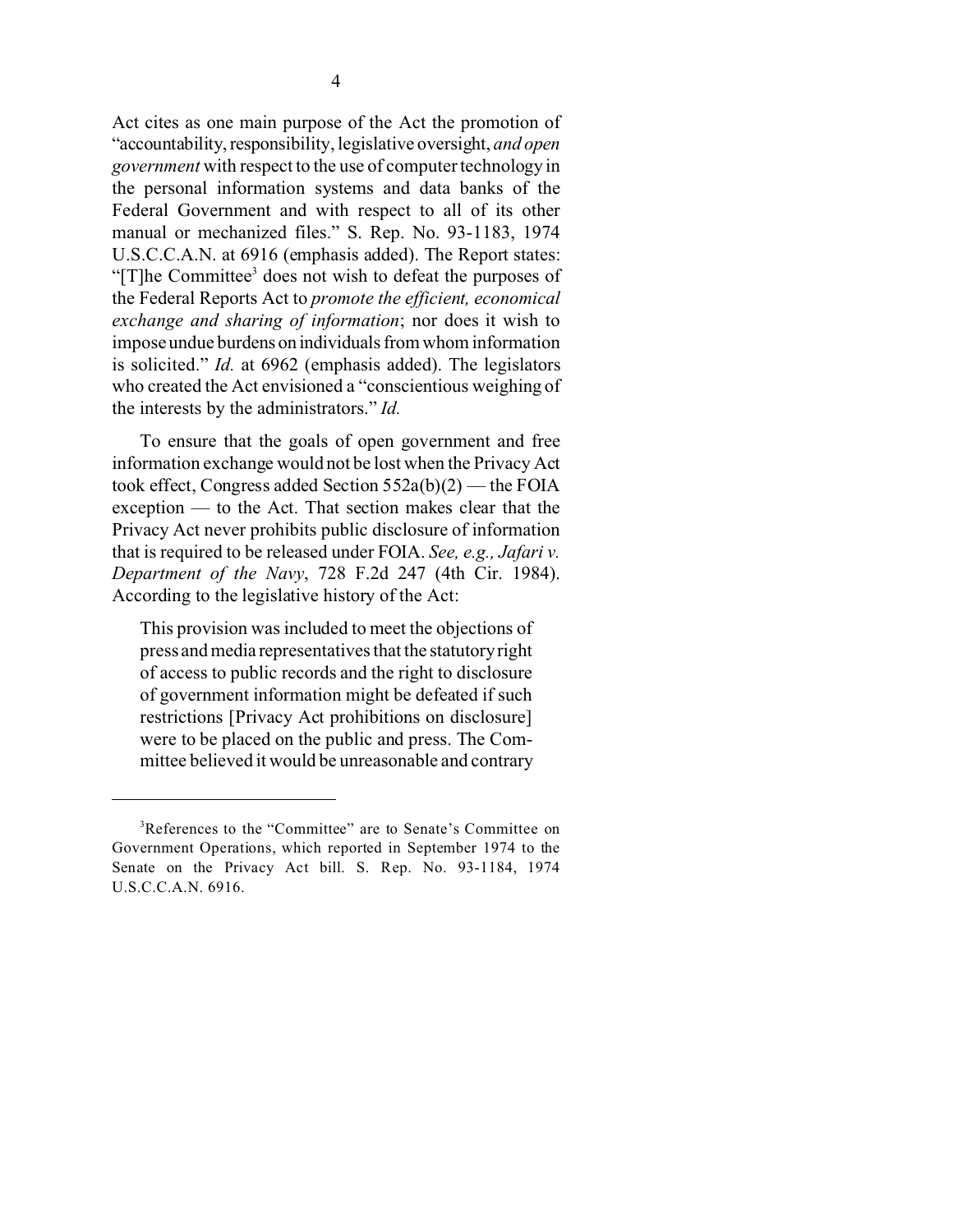to the spirit of the Freedom of Information Act to attempt to keep an accounting of the nature and purpose of access and disclosures involving the press and public or to impose guarantees of security and confidentiality on the data they acquire.

S. Rep. No. 93-1183, 1974 U.S.C.C.A.N. at 6985. The FOIA exception was "designed to preserve the status quo" regarding disclosure of information under FOIA. *Cochran,* 770 F.2d at 955 n.7. Its inclusion in the Privacy Act is clear evidence of Congress's intent to create a statutory scheme in which open government remains a top priority. *See id.* at 955 ("If the balance is equal the court should tilt the balance in favor of disclosure"); *Greentree*, 674 F.2d at 79 ("[S]ection (b)(2) of the Privacy Act represents a Congressional mandate that the Privacy Act not be used as a barrier to FOIA access").

## **II. Privacy Act enforcement actions were intended to be — and should be — limited in scope, so that government employees are not chilled from making appropriate decisions to release harmless information not protected by the Act**

Because the Privacy Act has a limited purpose and is meant to accommodate the goal of open government, its civil remedies provisions are, and should be, stringent.

The Act's drafters intentionally limited the availability of civil relief by requiring Privacy Act claimants to submit a high level of proof that they had suffered harm. Congress's decision to condition damages on proof of "actual damages" is similar to its requirement that plaintiffs claiming improper release of information demonstrate that the government acted "intentionally" or "willfully." 5 U.S.C.  $\sqrt[5]{552a(g)(1)}$ , -(4). Courts across the country have recognized that the "intentional or willful" standard of culpability is high. *See*, *e.g.,*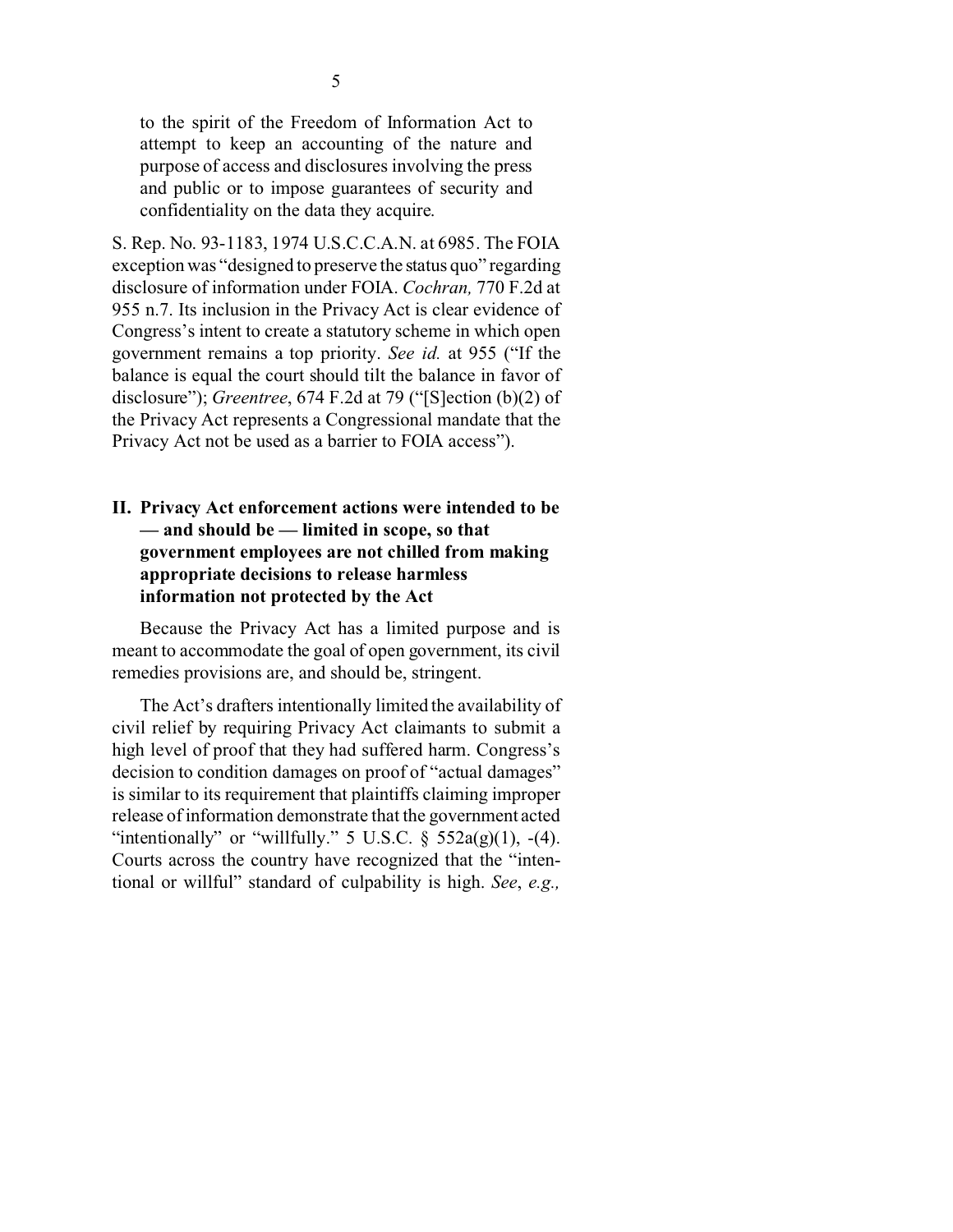*Scrimgeour v. Internal Revenue*, 149 F.3d 318, 326 (4th Cir. 1998); *Andrews v. Veterans Admin.*, 838 F.2d 418,424-25 (10th Cir. 1988); *Laningham v. U.S. Navy*, 813 F.2d 1236, 1242-43 (D.C. Cir. 1987). Congress made sure that agencies whose employees acted without a high level of intent would not be hindered by lawsuits imposing civil penalties. *See, e.g., Pippinger v. Rubin*, 129 F.3d 519, 530 (10th Cir. 1997); *Sullivan v. Veterans Admin.*, 617 F. Supp. 258, 261-62 (D.D.C. 1985).

Appellant Buck Doe's interpretation of the damages provision in the Act — that anyone who has suffered "adverse harm" is entitled to the minimum award of \$1,000, without proof of "actual damages" — goes against Congress's intent to limit the government's liability. Requiring a minimum damages award for each and every violation of the Act, regardless of proof of harm, would impose the threat of a large, unintended burden on government agencies. The constant threat of damages would chill government actors from releasing information that can and should be released under the FOIA and the Privacy Act. Faced with practically automatic penalties, government employees would likely withhold more information than is required under the law. Fear of damages would put the government on the defensive and make nondisclosure of information its default — a position that is clearly at odds with this country's information policy.4

<sup>&</sup>lt;sup>4</sup>The FOIA, the Privacy Act's sister statute, similarly levies only very limited penalties for failure to abide by its disclosure rules and provides no compensation at all for damages a requester may suffer because of unlawful denials. *See, e.g., Stabasefski v. United States*, 919 F. Supp. 1570, 1573 (M.D. Ga. 1996) (remedial measures under the FOIA are limited to injunctive relief, costs and attorneys fees, presumably because Congress did not want agencies to be inundated (continued...)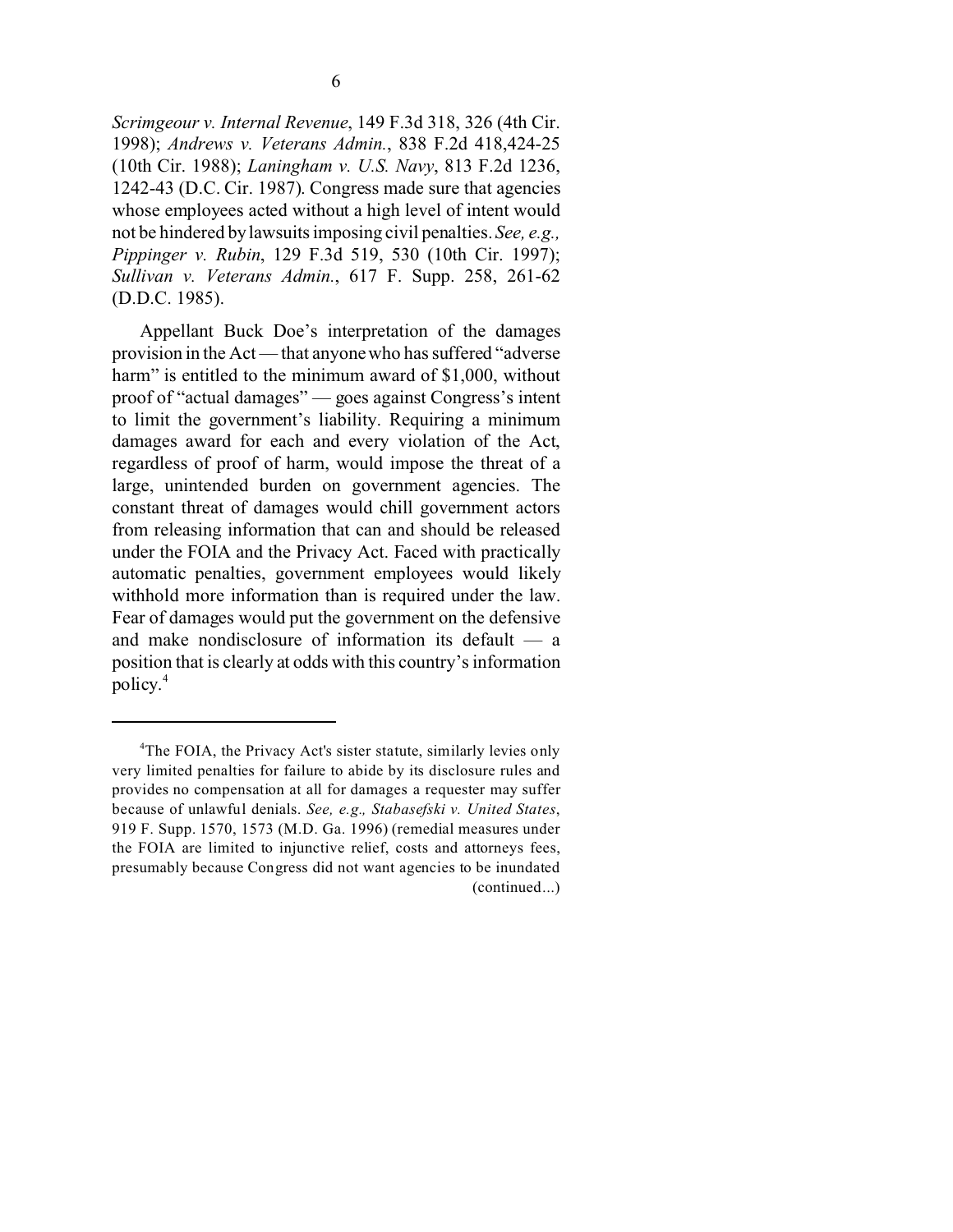The news media recognize that civil remedies against the government for disclosure of harmful information in certain instances are proper. Nevertheless, it is vital to the press in its role as public watchdog that government actors be encouraged to release as much information as possible under the federal information laws.<sup>5</sup> *See N.L.R.B. v. Robbins Tire & Rubber Co.,* 437 U.S. 214, 242 (1978); *Department of the Air Force v. Rose,* 425 U.S. 352, 360 (1976). The Reporters Committee for Freedom of the Press believes that the interpretation that the government advocates in this litigation — that an agency need not pay damages where actual harm has not been proven — is in line with goals of the Privacy Act and the FOIA to allow for uninhibited exchange of harmless information and to prevent a chill on legal disclosures made by government officials.

<sup>5</sup>Of particular importance to the press is the ability of whistleblowers from government to inform the press and public about governmental operations. The drafters of Privacy Act intended that the law be interpreted in a way that does not chill whistleblowers from speaking out about issues of public importance. *See* S. Rep. No. 93- 1183, 1974 U.S.C.C.A.N. at 6942 (explaining that stronger criminal penalty provisions were eliminated from a draft of the Act because of "the possibility that the threat of prosecution may preclude that 'Whistleblowing' and disclosure of wrongdoing to Congress and the press which helps to promote 'open government'"); *see also id.* at 6954 (it was important to Congress that whistleblowers receive immunity under the criminal code).

<sup>4</sup> (...continued)

with costs); *see also* 5 U.S.C. § 552(a)(4)(F) (under certain narrowly prescribed circumstances, an agency employee who arbitrarily or capriciously withholds information may be subject to disciplinary action).